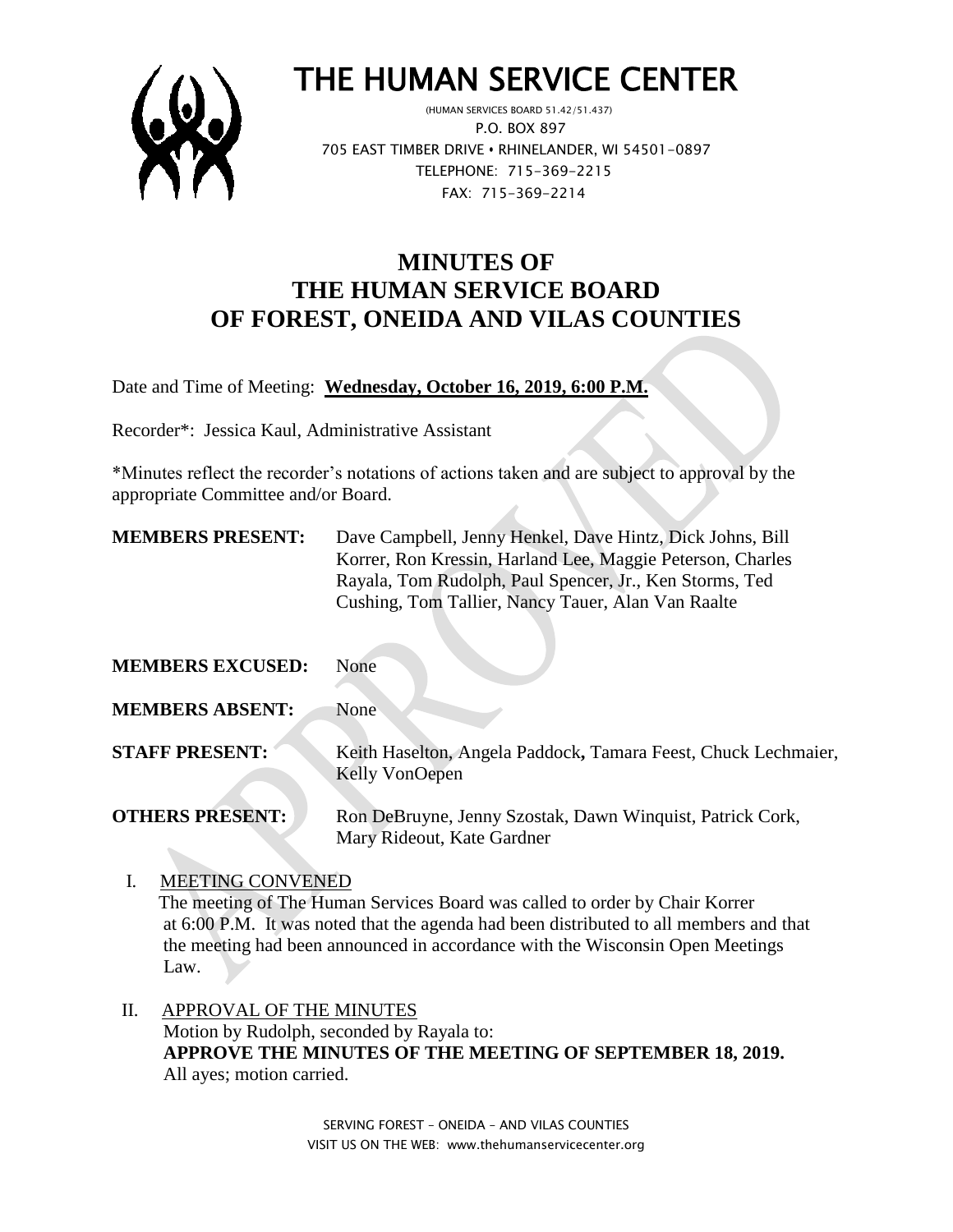# III. TRI-COUNTY SYSTEMS REVIEW UPDATE

A. Presentation by Mr. Patrick Cork

Mr. Patrick Cork presented his Tri-County Systems Review Report to the Board. Cork discussed the number of key figures that he interviewed. He noted that the report was designed with the existing Tri-County system in mind and does not recommend any one structure over another. Instead, the report provides recommendations for practical and programmatic changes.

Cork provided a rundown of some of the recommendations that his report provides, including but not limited to a recommendation for HSC to maintain satellite offices in Vilas and Forest counties, a recommendation to increase communication and interaction between all three counties and HSC, and a recommendation to design a process for resolving disputes.

Following the presentation, Korrer opened the floor for questions. During this time, it was suggested the Board start an ad hoc committee that could rank the recommendations, determine which should be implemented, and then begin the process to implement them. Several board members noted that they felt it was important to have a visible presence in all three of the counties that we serve.

Korrer will draft a plan for assembling a committee that will look at the recommendations made in the report. He will prepare this for the next Board meeting. Korrer thanked Mr. Cork for his time and the work he put in preparing the report.

# IV. PARTNER COUNTIES POTENTIAL HUMAN SERVICES REORGANIZATION: DISCUSSION

Korrer opened the discussion by requesting that each county provide a brief update on the state of the partnership between the counties and HSC. Feest noted her desire to be included in discussions that pertain to potential reorganization of human services in the tricounty area.

Hintz noted that Oneida County has discussed consolidating the ADRC with social services, but that no plans are finalized. He noted that the option of taking human services in-house has been considered but is not on the table for 2020. Mr. Ron DeBruyne noted that Vilas County has been waiting for Patrick Cork's report before making any decisions about how they structure human services. Tallier said Forest County has no plans for reorganizing.

# V. REPORT OF THE POLICY COMMITTEE – 10/9/2019

Lee noted that all of the action items from Policy committee meeting would be covered in the following update of the Finance committee.

# VI. REPORT OF THE FINANCE COMMITTEE– 10/10/2019

# A. 2019 Year-to-Date Financial Update

Haselton gave the committee an update regarding 2019 year-to-date financials. He noted that, historically, a decrease in hospitalizations is often seen in the summer and this year did not offer the same marked decrease. However, hospitalization costs are not as steep as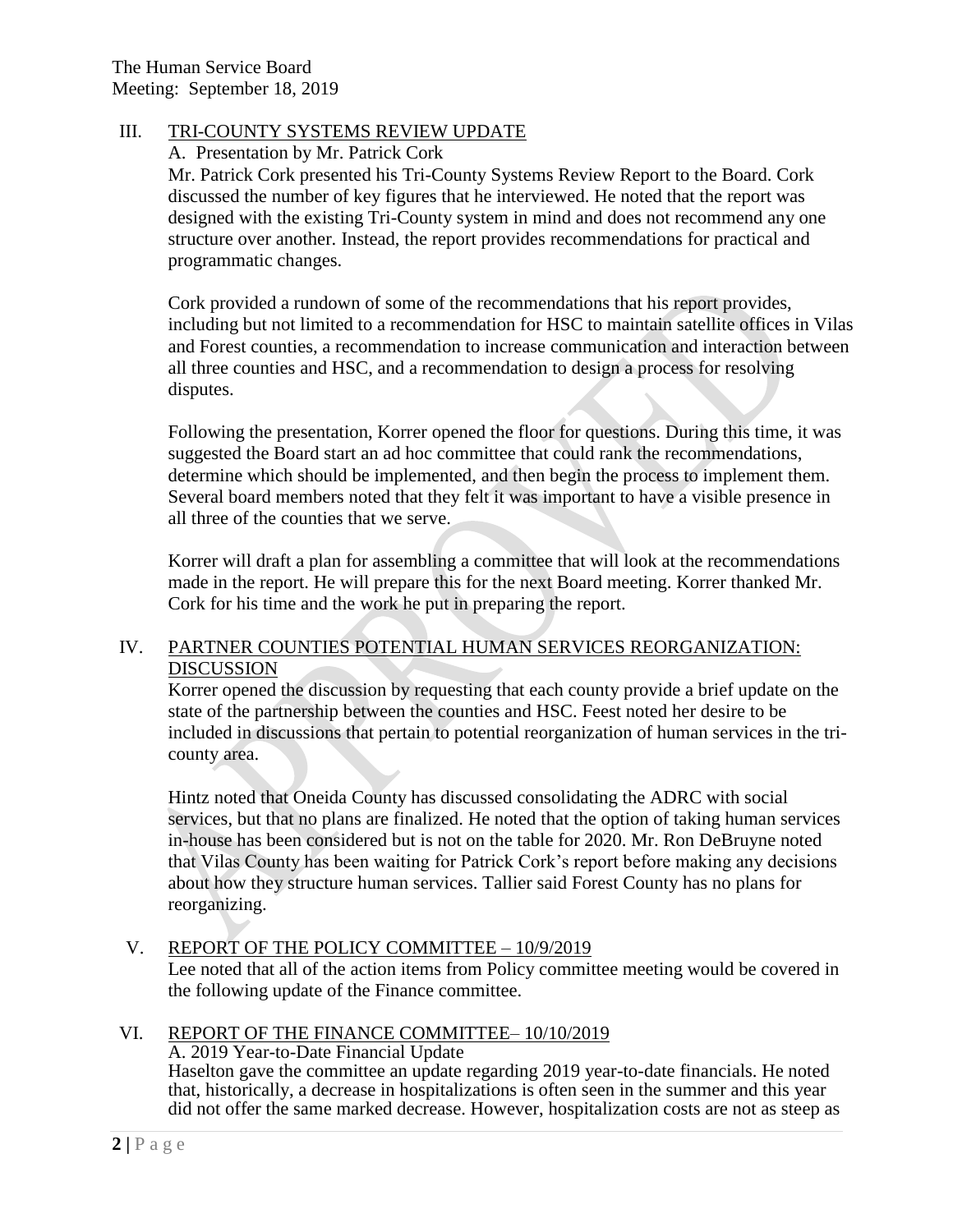they seemed they might be earlier in the year. He noted that most programs are running as expected. He informed the Board the CLTS costs are up due to the mandated rate initiative. He reviewed a Statement of Net Position handout with the committee.

B. Network Storage Device: Action Item

Paddock told the board that, due to the recent air quality tests coming back with passing results, the agency is planning to move some offices to the lower level. This necessitates cleaning out some of the old files and records that are being stored there. She discussed the need for a network storage device upon which all the older records could be stored once scanned. She presented a quote from 3RT in the amount of \$1536. The storage device would store old records, save client info from Valant, act as a backup server if needed, and allow for the destruction of old paper records that are taking up space. Motion by Cushing, second by VanRaalte to:

# **ACCEPT THE NETWORK STORAGE DEVICE QUOTE FROM 3RT IN THE AMOUNT OF \$1536.00.**

All ayes, motion carried.

#### C. 2020 Health Insurance Rates

1. 2020 Plan Modification: Action Item

Korrer excused himself from this portion of the meeting and Henkel, as Vice Chair, temporarily chaired. Paddock discussed that the agency's health insurance costs for 2020 went up 37%. GHT caps the increase at 22%, however this is still a much greater increase than was budgeted for (and is greater than recent historical increases). Paddock discussed a number of specific proposed changes that could be made to help both HSC and employees absorb the cost increase. The Board discussed the breakdown of the cost increase and the proposed changes. Paddock presented a handout that highlighted the new premiums and coinsurance payments that employees would see. The committee discussed other options and how quickly they need to act, given that open enrollment begins November 1st. Motion by Cushing, second by Spencer to:

**ACCEPT THE PROPOSED CHANGES TO THE HEALTH INSURANCE PLANS BUT NOTE THAT THESE PROPOSED INCREASES ARE TO BE CONSIDERED A "MAXIMUM" AND LOWER COSTS SHOULD BE NEGOTIATED, IF POSSIBLE.** 

All ayes, motion carried.

2. Insurance Opt-out: Action Item

Korrer rejoined the meeting as resumed his position as chair. Paddock informed the Board about her research into offering employees an "insurance in-lieu of" payment of up to \$500/month per full-time employee. She discussed the survey she sent to employees to gauge interest in this option. This would be a payment made to employees who opted out of purchasing health insurance through HSC. Paddock informed the Board that Finance recommended approving a \$3000/year payment for FTEs that opted out of the insurance. Motion by VanRaalte, second by Cushing to:

**APPROVE THE OFFER OF AN INSURANCE OPT-OUT PAYMENT OF \$3,000/YEAR (\$250/MO) PER FTE, CONTINGENT UPON REACHING PREMIUM SAVINGS OF \$49,000/YR AND FURTHER CONTIGENT UPON LEGAL REVIEW.**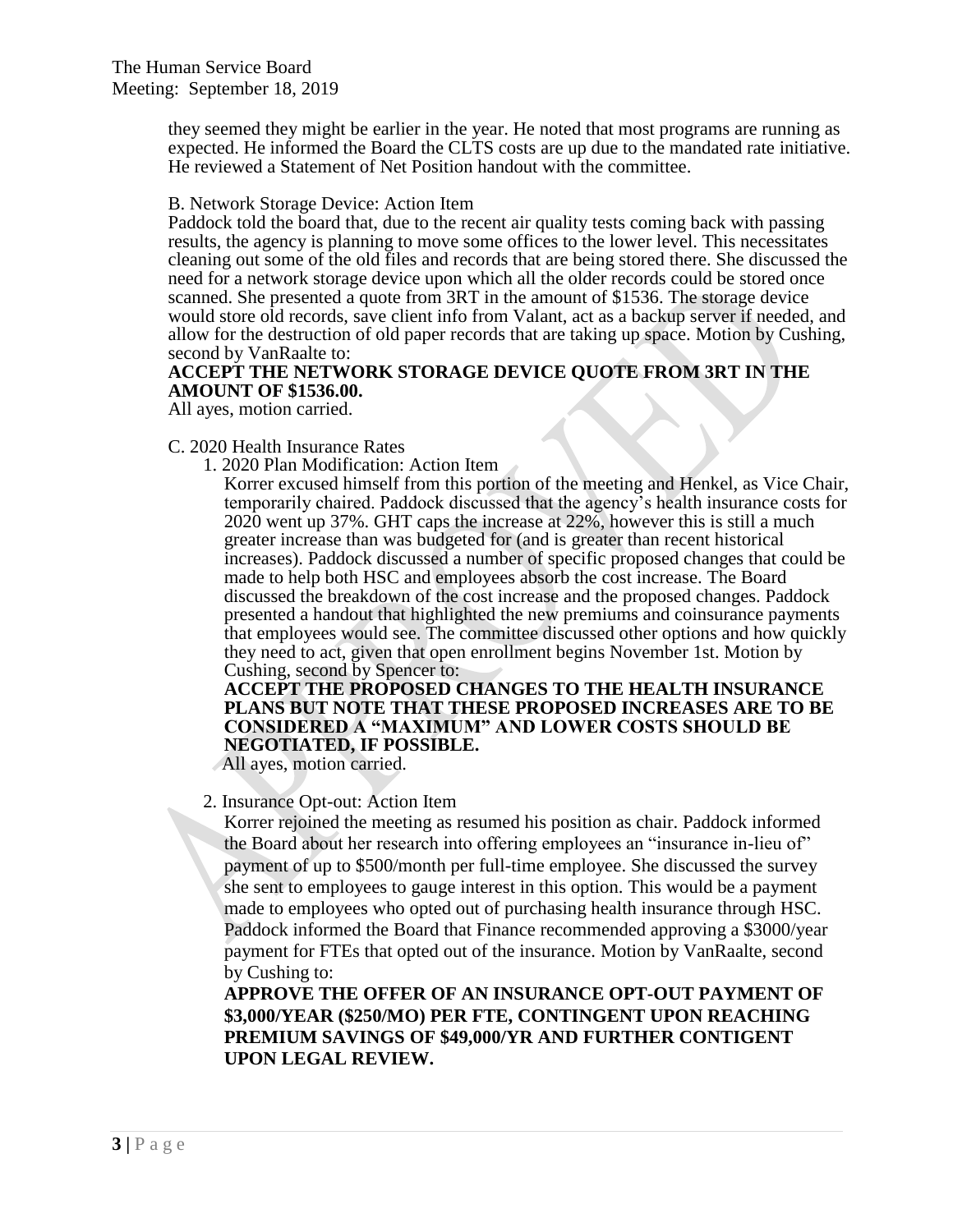Following the motion, the Board discussed the details of the opt-out option and how many employees would need to sign up in order for the program to be costeffective and viable. Motion by Hintz, second by Spencer to:

**AMEND THE PREVIOUS MOTION TO REMOVE THE PHRASE, "…CONTINGENT UPON REACHING PREMIUM SAVINGS OF \$49,000/YR" AND INSERT "…TO MAKE IT COST BENEFICIAL."** All ayes, amendment to motion carried.

Final amended motion to read:

**APPROVE THE OFFER OF AN INSURANCE OPT-OUT PAYMENT OF \$3000 PER YEAR (\$250/MO) PER FULL-TIME EMPLOYEE, CONTINGENT UPON REACHING AN AMOUNT THAT MAKES THE OPTION COST BENEFICAL FOR THE AGENCY AND FURTHER CONTINGENT UPON LEGAL REVIEW.** All ayes, amended motion carried.

D. Uniform Grant Guidance Policy & Procedure: Action Item

Haselton presented to the committee the proposed Uniform Grant Guidance Policy and Procedure. Motion by Cushing, second by Lee to:

# **ADOPT THE UNIFORM GRANT GUIDANCE POLICY AND PROCEDURE AS PRESENTED.**

All ayes, motion carried.

E. Proposed Bylaw Revisions: Discussion

The Board opted against discussing the bylaw revision under this item.

F. Proposed Bylaw Revisions

- 1. Article IV: Board of Directors, Section D: Remuneration: Action Item
- 2. Article V: Officers: Action Item
- 3. Article VI: Committees, Section A: Standing Committees: Action Item
- 4. Article VI: Committees, Section E: Secondary Committees: Action Item
- 5. Article VI: Committees, Section G: Finance Committee: Action Item
- 6. Article VI: Committees, Section H: Audit Committee: Action Item
- 7. Article VII: Meetings, Section A: Full Board: Action Item
- 8. Article VII: Meetings, Section C: Quorum: Action Item
- 9. Article VII: Meetings, Section D: Voting: Action Item
- 10. Article VII: Meetings, Section E: Committees: Action Item
- 11. Article X: Finances, Section E: Expenditures: Action Item
- 12. Article X: Finances, Section F: Advertising for Bids: Action Item
- 13. Article XI: Code of Ethics, Section C: Acceptance of Gifts, Favors, or Other Special Remunerations (removal of existing section): Action Item
- 14. Article XI: Code of Ethics, Section D: Unlawful Benefits and Economic Advantage (removal of existing section): Action Item
- 15. Article XI: Code of Ethics, Section C: Conflict of Interest (addition of section ): Action Item
	- i. Conflict of Interest Policy & Procedure Definition #2, Family: Action Item
	- ii. Conflict of Interest Policy & Procedure Definition #3, Gifts: Action Item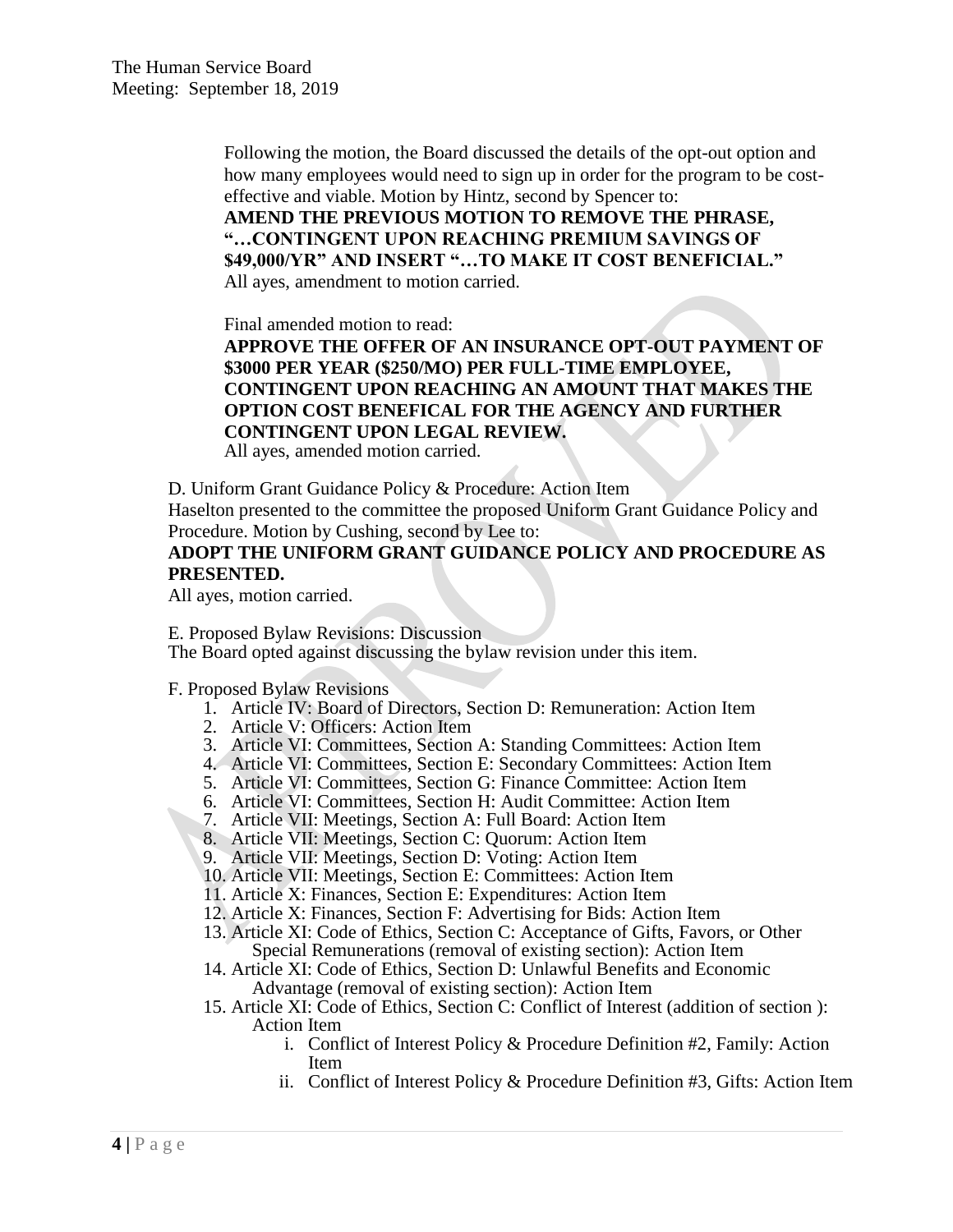Cushing requested that all proposed Bylaw revisions be accepted. Motion by Cushing, second by Hintz to:

#### **APPROVE ALL PROPOSED BYLAW REVISIONS AS OUTLINED IN ITEMS 1 THROUGH 15.**

Before a vote took place, Korrer discussed the bid threshold as defined in Article X: Finances, Section  $\overline{F}$  of the Bylaws. The Board discussed the thresholds as they are outlined in State statutes. Haselton noted that a disclaimer can be added to the Bylaws that will note that State/Federal laws take precedence. Further discussion took place regarding the acceptable limit for bid thresholds. Motion by Cushing, second by Lee to: **AMEND PREVIOUS MOTION TO REMOVE ITEM #12 (ARTICLE X: FINANCES, SECTION F: ADVERTISING FOR BIDS) FOR FURTHER RESEARCH AND REVIEW.** 

All ayes, amendment to motion carried.

#### Amended motion is to read:

**APPROVE ALL PROPOSED BYLAW REVISIONS AS OUTLINED IN ITEMS 1 THROUGH 15 WITH THE EXCEPTION OF ITEM 12, ARTICLE X: FINANCES, SECTION F: ADVERTISING FOR BIDS.** 

Tauer made a motion to:

**APPROVE ALL PROPOSED BYLAW REVISIONS AS OUTLINED IN ITEMS 1 THROUGH 15 WITH THE EXCEPTION OF ITEMS 11 AND 12.** No second, amendment to motion failed.

# Final amended motion is to read:

#### **APPROVE ALL PROPOSED BYLAW REVISIONS AS OUTLINED IN ITEMS 1 THROUGH 15 WITH THE EXCEPTION OF ITEM 12 (ARTICLE X: FINANCES, SECTION F: ADVERTISING FOR BIDS).**

Aye: Henkel, Rayala, Rudolph, Korrer, Cushing, Peterson, Storms, VanRaalte, Lee, Campbell, Tallier, Hintz, Johns, Spencer, Kressin Abstained from Voting: Tauer Motion carried.

# VII. ADOPTION OF AMENDED BYLAWS (11/01/2019): ACTION ITEM

Korrer recommended adopting the amended bylaws and making them effective 11/01/2019. Motion by Rudolph, second by Spencer to:

**ADOPT AMENDED BYLAWS AND MAKE THEM EFFECTIVE 11/01/2019.**  All ayes, motion carried.

# VIII. NEXT MEETING DATES

- A. Board: Wednesday, November 20<sup>th</sup>, 2019 at 6:00 PM
- B. Audit: Thursday, October  $17<sup>th</sup>$ , 2019 at 2:00 PM
- C. Behavioral Health: On-call
- D. Building & Grounds: On Hold
- E. Developmental Disabilities: Wednesday, November 13<sup>th</sup>, 2019 at 3:00 PM
- F. Finance: Thursday, November  $14<sup>th</sup>$ , 2019 at 3:00 PM
- G. Personnel: On Hold
- H. Policy: On Hold